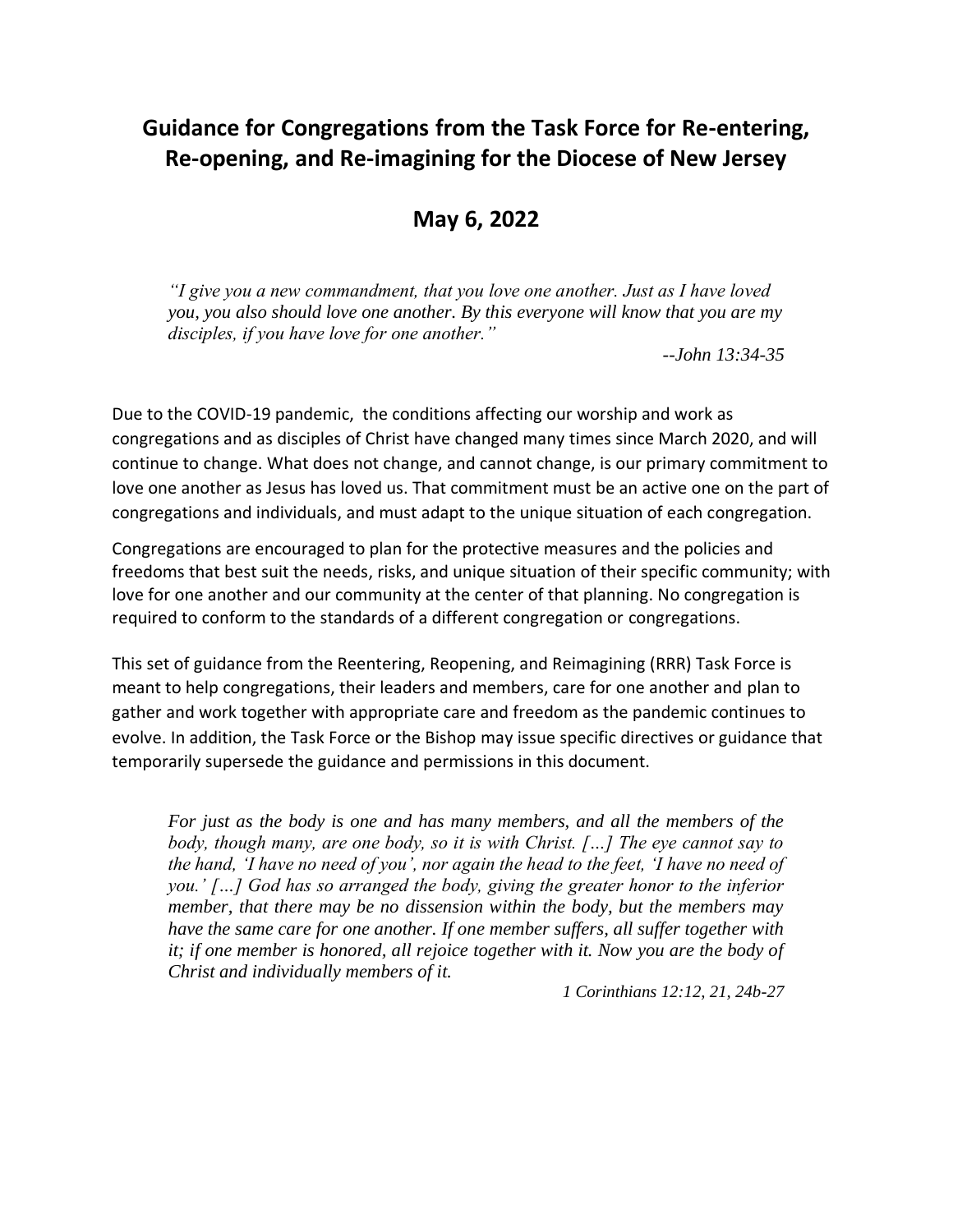## **REQUIRED PRECAUTIONS/ADAPTATIONS FOR ALL CONGREGATIONS AT ANY RISK LEVEL**

- The congregation must verify and record the fully-vaccinated status of choir members (whose ministry requires them to project their breath further and more forcefully than most worshippers), lectors or readers, and any liturgical leaders whose ministry requires speaking to the congregation.
	- $\circ$  For purposes of these directives, "fully-vaccinated" refers to individuals who have received the initial recommended doses of their vaccine series and any recommended booster doses when eligible to receive such boosters under current FDA and CDC guidance and recommendation.
	- $\circ$  Individuals who can show proof of a current medical exemption (i.e. since January 2021) from a doctor for the COVID-19 vaccine may serve in one of the leadership roles for which proof of vaccination is required. Such individuals must wear a mask while serving that role, or if unmasked in that role must maintain a distance of 10 feet from anyone not in their household or immunological bubble (15 feet when singing). These individuals should not take on a leadership role which requires them to be in close or regular contact with anyone immunocompromised, or too young to be vaccinated.
	- $\circ$  No "religious exemptions" to the requirements for COVID-19 vaccination are created or permitted by this guidance.
	- o This vaccination verification requirement is suspended when your county is in the green/low CDC Community Level, but resumes when the county is in any higher level.
- Communion may be offered in both kinds, following the guidance issued by the Bishop November 19, 2021. (see Appendix A)
- Masking is strongly recommended for activities that involve, or focus on, children under 5, until such time as children of those ages have been eligible for vaccination for one month longer than necessary to complete a full course of vaccination (e.g., if two doses spaced five weeks apart are required for full vaccination, these precautions may be relaxed nine weeks (5 weeks + a month) after eligibility is opened.)
	- $\circ$  Congregations and their tenants must continue to follow any state and local guidance governing summer camps, schools, and pre-schools.
- Congregations offering school, childcare, feeding or shelter ministries must always follow local and state guidelines and requirements.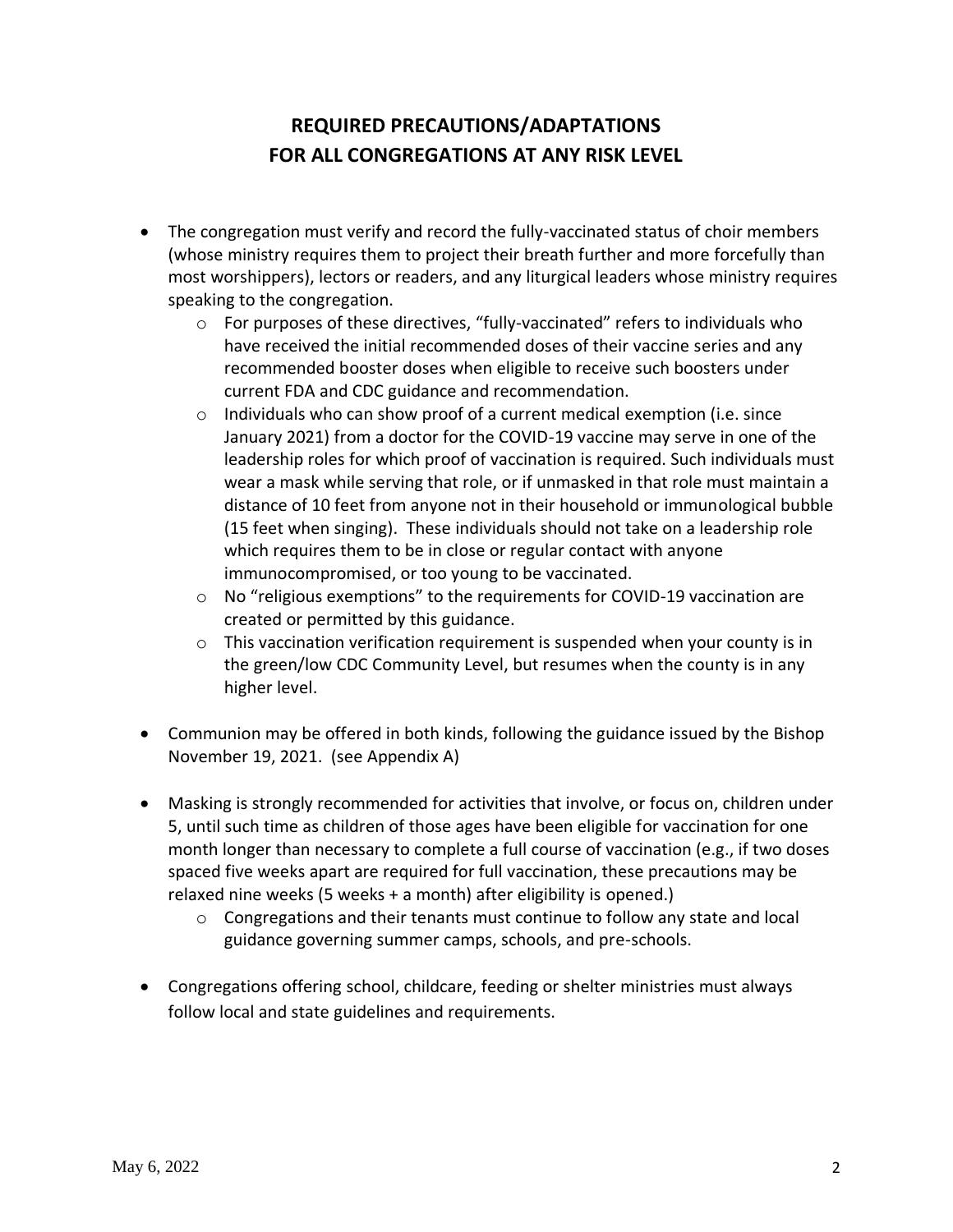• If your congregation is contacted by someone who has been in your building(s) or on church grounds within the past 14 days and has been medically diagnosed with COVID-19, has been notified of a positive test for COVID-19, or for whom such is reasonably being considered by a competent medical professional, the congregation must notify any affected worshippers and visitors, but under no circumstances should the name of the person be revealed.

The congregation must also report the exposure to Canon Phyllis Jones (pjones@dioceseofnj.org), including specifics about when the person was at the church, for how long, and if it is suspected others may have been exposed, and cooperate with public health authorities in contact tracing as needed.

Please see Appendix B for guidelines in the event of an exposure in during the activities of the congregation.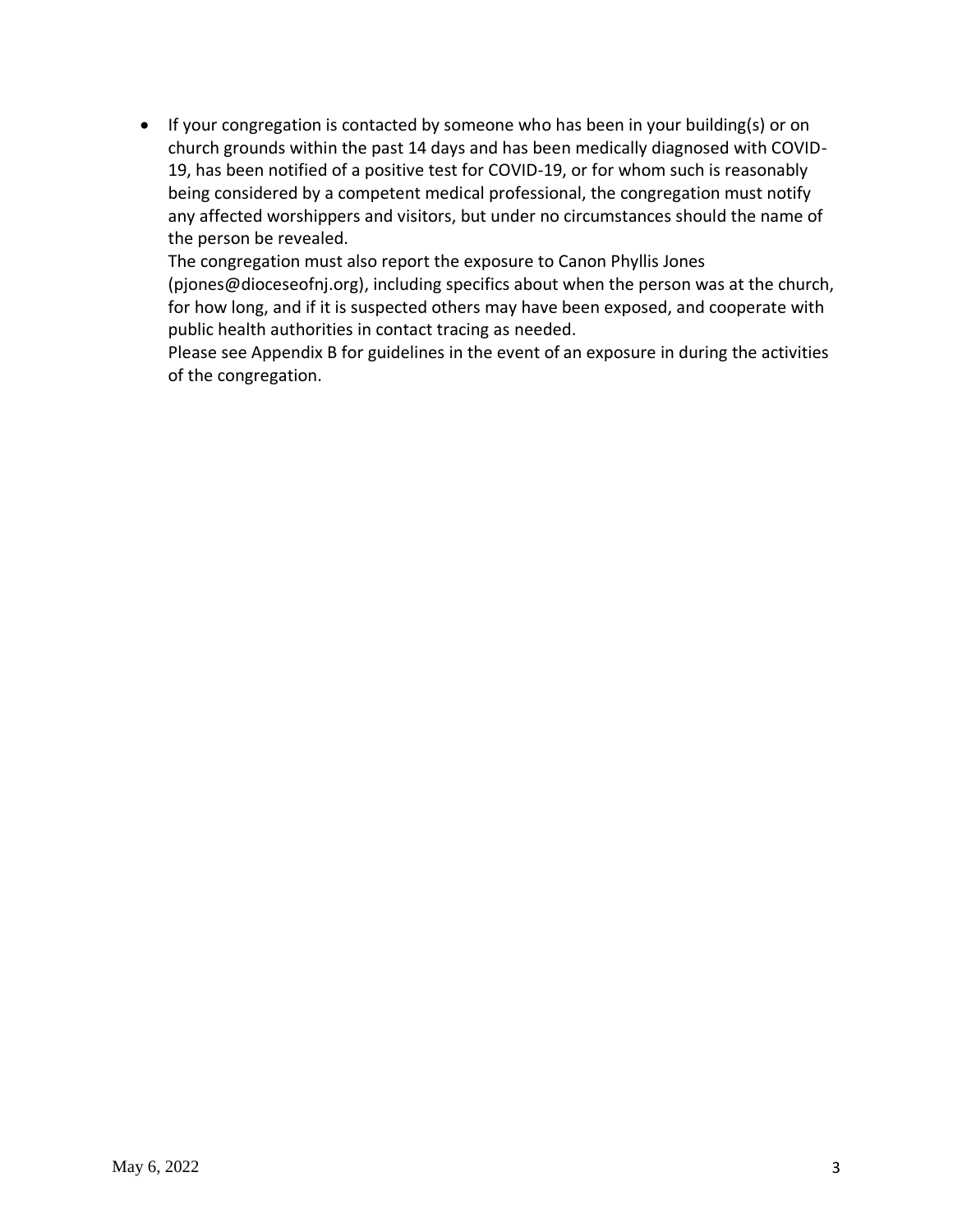### **GUIDANCE FOR LOW TO MODERATE LOCAL RISK**

This guidance applies during periods when the county is at the CDC's LOW (GREEN) Community Level

*(Find your county's metrics at [https://covidactnow.org/us/new\\_jersey-nj/](https://covidactnow.org/us/new_jersey-nj/) or [https://www.cdc.gov/coronavirus/2019-ncov/your-health/covid-by-county.html\)](https://www.cdc.gov/coronavirus/2019-ncov/your-health/covid-by-county.html).*

When planning worship and gatherings, congregations should be attentive to those who are not eligible for vaccination or are at higher risk from COVID-19 infection.

- At time of publication (March 11, 2022), no one under the age of 5 is yet eligible for vaccination. Evidence makes clear children are susceptible to COVID-19.
- Many congregations will have individual members who are not able to be vaccinated or for whom available vaccines will not be fully effective.

Protections and precautions such as masking, distancing, additional ventilation or cleaning are not *required* by the diocese and should be adapted to the particular situation of the congregation and community. When planning appropriate precautions, congregations should keep in mind that:

- Masking is more effective at reducing transmission risk than distancing or sanitizing surfaces and hands.
- Improving ventilation is an important tool for reducing transmission risk in indoor gatherings, and congregations with buildings that are not well ventilated may wish to consider other precautions more strongly.
- Some congregations may find that it is appropriate to support the health of their community by continuing to maintain requirements for everyone to be masked, regardless of vaccination.
- Any individual may choose to wear a face mask at any time, and should not be questioned about their reasons for doing so. Many may choose to continue to mask at church gatherings out of care for others, or the desire for additional protections for themselves.
- Congregations should make any requirements for masking or other precautions clear for all visitors, worshippers, members and guests.
- Regular washing or sanitizing of hands is encouraged for all, especially those who prepare the altar for worship, and those who lead worship and offer the sacraments for the church.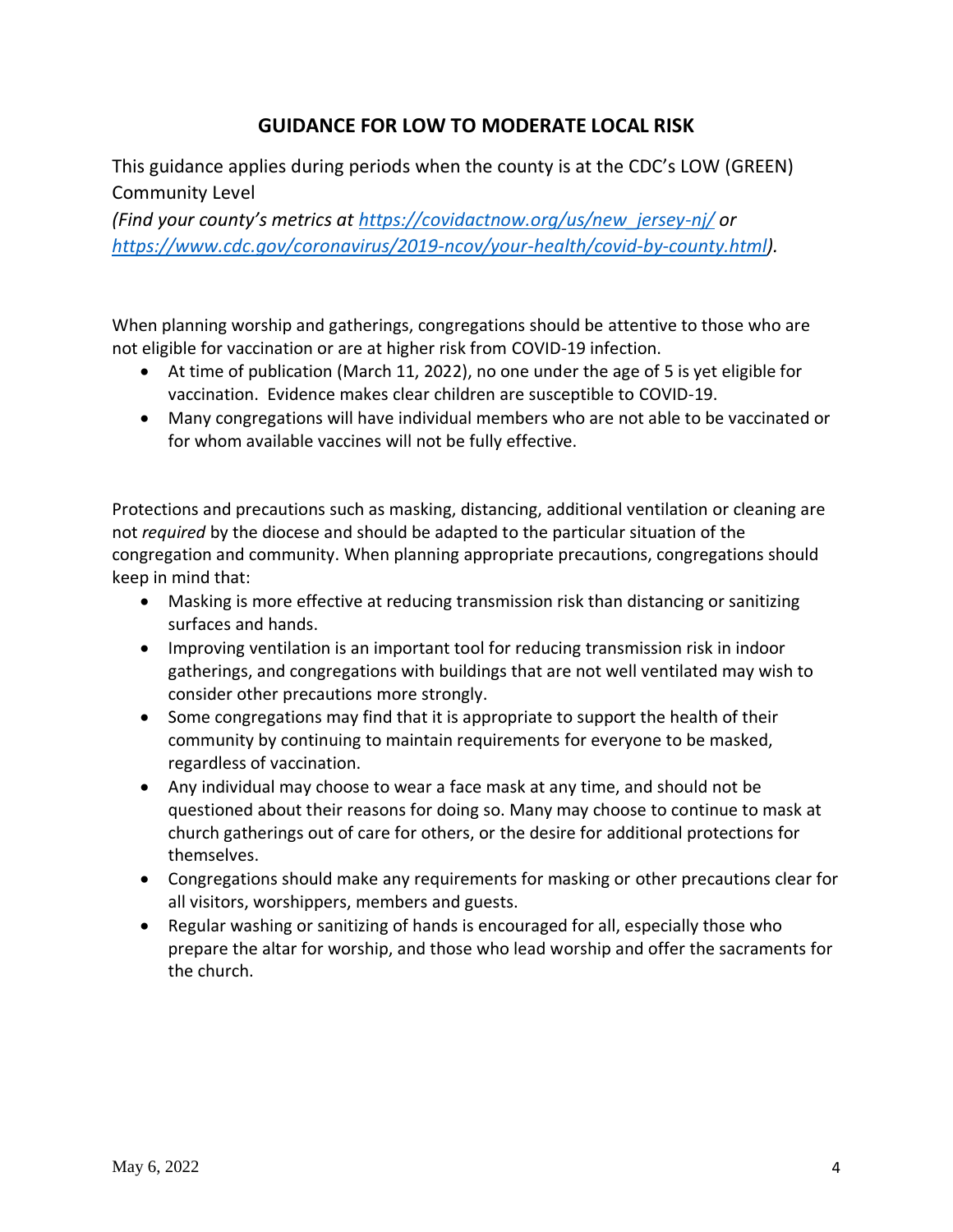All congregations are encouraged to seek ways to make the worship of the church accessible and welcoming to those who are not vaccinated, or who need or desire to exercise greater precautions

- Congregations are strongly encouraged to continue to provide remote worship options (including streamed or online services).
- If your worship space allows, you may wish to set aside an area in which six-foot distancing and masking will be maintained. If doing so, ensure that these are not the least-desirable seats in the worship space.
- As singing still poses a higher risk of transmission than most other worship activities, congregations should consider regularly offering at least one service without singing.
- Congregations may also choose to designate that all must be masked or that additional transmission precautions will be taken – at some but not all of their worship services.
- It is wise to explicitly discuss the precautions taken, and the conditions expected, with those being baptized, confirmed, or married at the church, and with the families of those individuals and families preparing for funerals, as appropriate. Congregations are encouraged to adopt extra precautions, if necessary, to allow individuals to receive these sacraments and services of the Church without the burden of worry about COVID-19 or other infectious transmission.

Encourage all who can be vaccinated to get vaccinated to care for the whole Body of Christ and for the whole human community.

Continue to encourage those experiencing symptoms of transmissible illnesses (generally fever and respiratory or digestive symptoms) to refrain from attending in-person gatherings of the congregation while experiencing symptoms, whether those symptoms seem to be COVID-19 or not.

**It is essential to clearly communicate what precautions will be taken and what participants can expect for any worship service or other gathering.**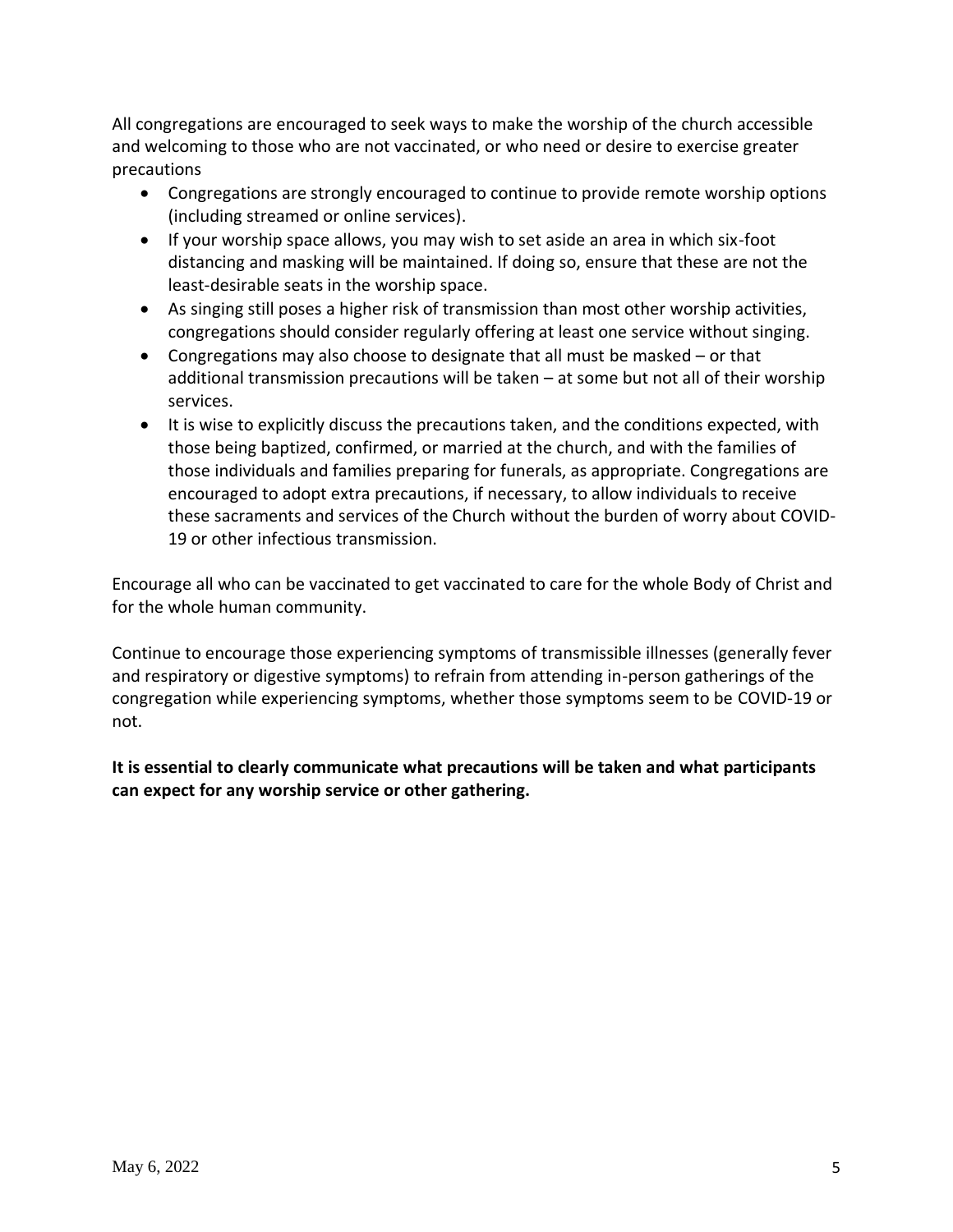#### **GUIDANCE FOR MODERATE TO HIGH LOCAL RISK**

This guidance applies during periods when the county is at the CDC's MEDIUM (YELLOW) Community Level.

*(Find your county's metrics at [https://covidactnow.org/us/new\\_jersey-nj/](https://covidactnow.org/us/new_jersey-nj/) or [https://www.cdc.gov/coronavirus/2019-ncov/your-health/covid-by-county.html\)](https://www.cdc.gov/coronavirus/2019-ncov/your-health/covid-by-county.html).*

Masking is recommended at 105 cases per 100,000 or more for indoor gatherings of the congregation, and all gatherings inside church buildings.

Masking, for all who are old enough to do so, should be required for nursery or Sunday School gatherings associated with worship or ministries of the congregation which involve children too young to be vaccinated.

Preschools, day schools, and tenant schools using church buildings, operating under state and local licensing, may follow the masking directives of their authorizing agencies even if those differ from the requirements of the congregation, so long as their presence in the building is separated from all activities of the congregation. (e.g., if a school gathers in the congregation's worship space, no members of the congregation not employed by or attending the school should be in that space during the school's gathering.)

Clergy should consult with participants in special liturgies, such as marriages and baptisms, about their comfort level when in close proximity to others not of their household or immunological bubble, and should mask or distance themselves and other participants in the liturgy appropriately.

• Care should be taken to use the precautions desired by the most cautious person whose participation in the liturgy is required (e.g. if a parent or sponsor of a candidate for baptism, or the candidate themselves, desire masking, all participants within 10 feet of the baptism should be required to wear masks during the baptism.

Fellowship gatherings with food and drink are discouraged indoors. "Grab and go" distribution of food, or outdoor gatherings for fellowship, reduce transmission risk and should be strongly considered.

Congregations may choose to require or encourage rapid at-home testing for gatherings such as retreats or meetings in which individuals must interact for extended periods with others outside their immunological bubble. Testing should not be required for admission to worship or other open gatherings of the congregation.

As much as possible, meetings of the congregation for business or formation purposes (such as Vestry meetings, classes, committee meetings) should be held virtually, or with a virtual participation option.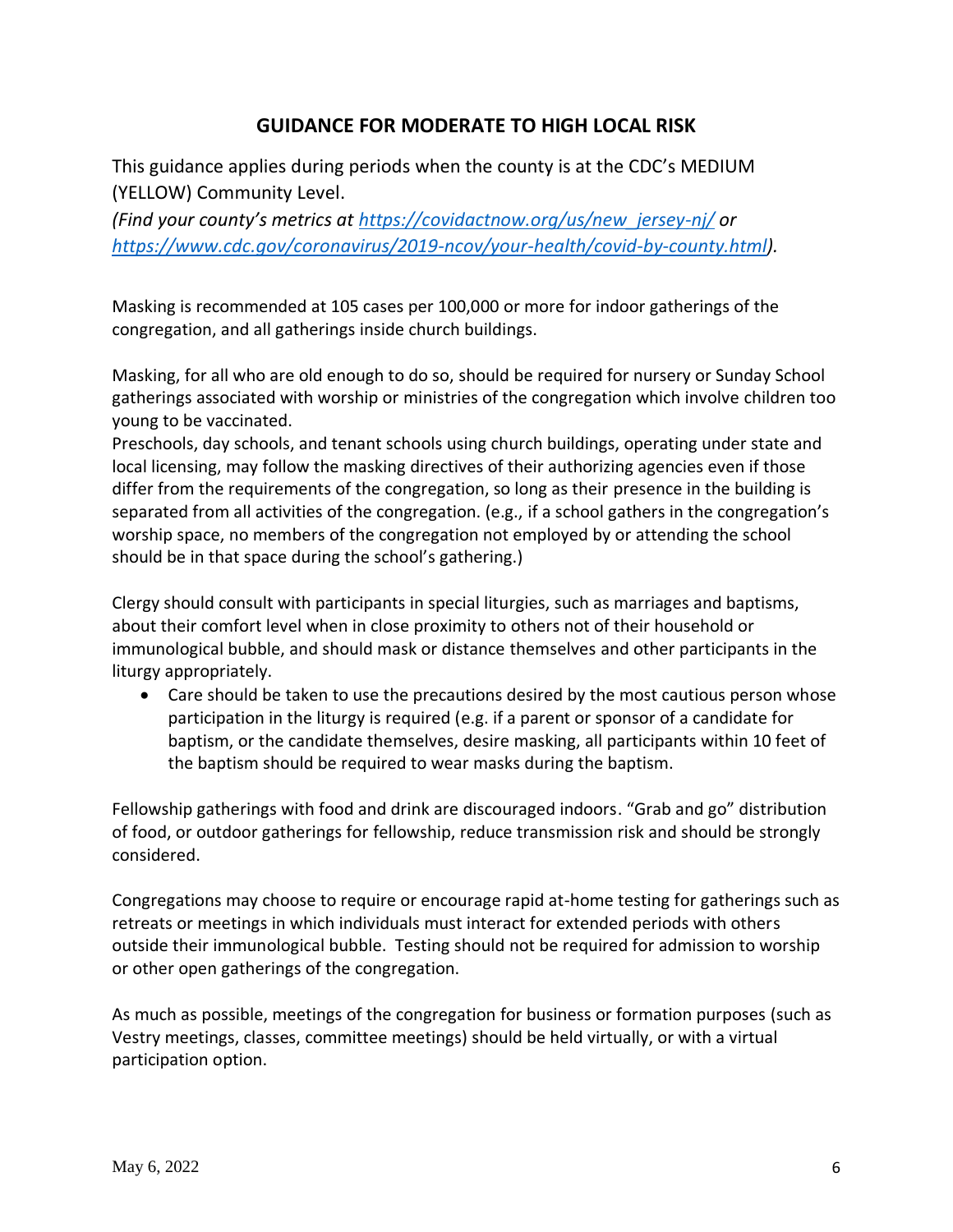If traveling to a state or country on a NJ travel advisory or national COVID-19 advisory list, please do not attend church or other church related activity until a 10-day quarantine period (5 days for fully-vaccinated/boosted individuals) has ended. We encourage everyone returning from a region of high COVID-19 transmission to be tested for COVID-19 before returning to regular church activity.

Congregations are recommended to follow public health guidance that may be issued regarding limits on size, duration, or frequency of such gatherings, even if public health guidance specifically exempts houses of worship.

Encourage all who can be vaccinated to get vaccinated to care for the whole Body of Christ and for the whole human community.

Continue to encourage those experiencing symptoms of transmissible illnesses (generally fever and respiratory or digestive symptoms) to refrain from attending in-person gatherings of the congregation while experiencing symptoms, whether those symptoms seem to be COVID-19 or not.

**It is essential to clearly communicate what precautions will be taken and what participants can expect for any worship service or other gathering.**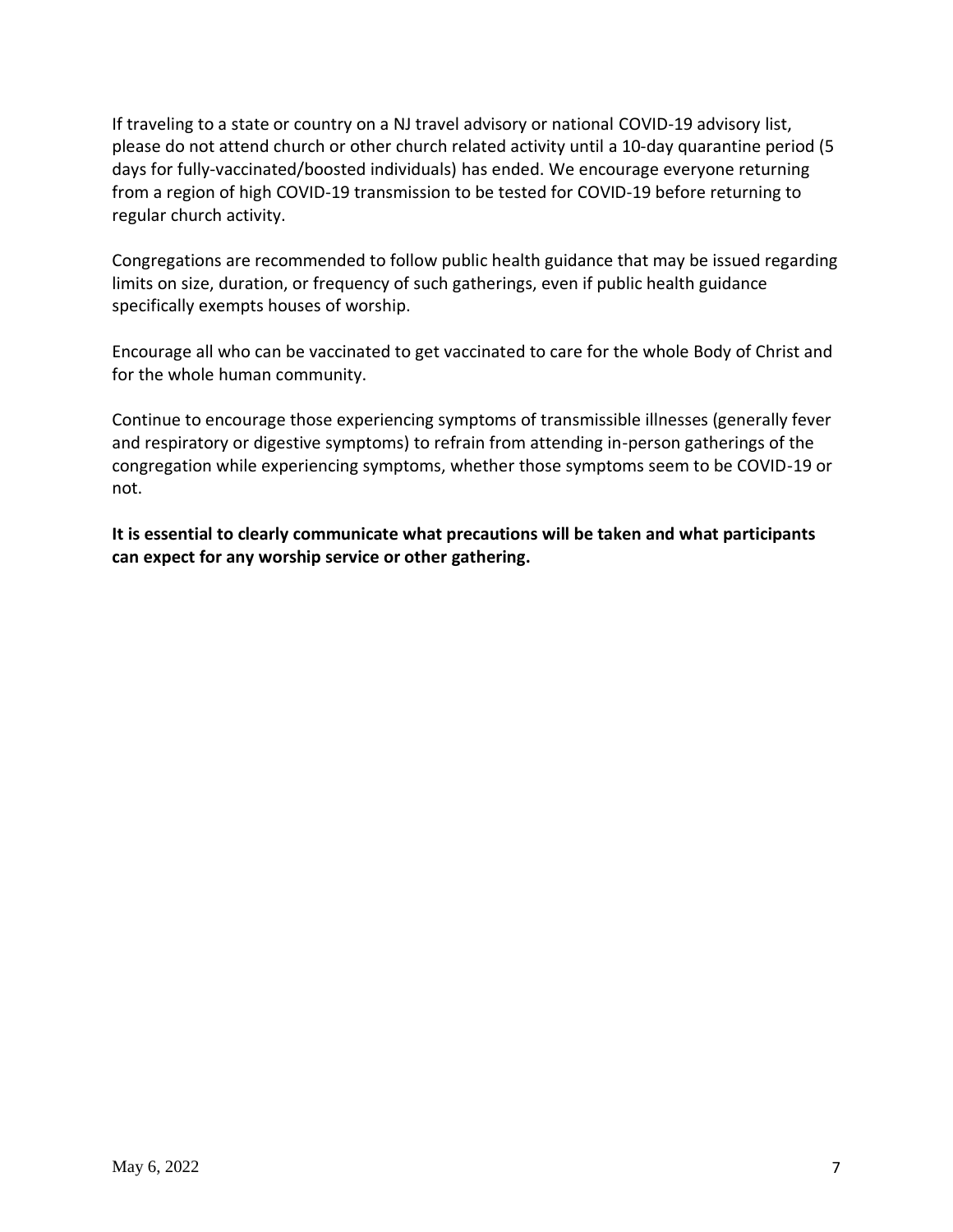### **GUIDANCE FOR HIGH OR EXTREMELY HIGH LOCAL RISK**

This guidance applies during periods when either the county is at the CDC's HIGH (ORANGE) Community Level OR upon direction from diocesan authority. *(Find your county's metrics at [https://covidactnow.org/us/new\\_jersey-nj/](https://covidactnow.org/us/new_jersey-nj/) or [https://www.cdc.gov/coronavirus/2019-ncov/your-health/covid-by-county.html\)](https://www.cdc.gov/coronavirus/2019-ncov/your-health/covid-by-county.html),*

Indoor gatherings may be restricted or limited in times of extremely high transmission or risk. Congregations are recommended to follow public health guidance that may be issued regarding limits on size, duration, or frequency of such gatherings, even if public health guidance specifically exempts houses of worship.

Face masks should be worn for worship and all indoor gatherings of the congregation, and all gatherings of community or tenant groups inside church buildings.

Additional precautions should be observed in in-person worship, such as:

- Singing, which projects breath and thus carries a higher transmission risk, may be temporarily reduced or suspended.
- Additional options for distancing in worship between households/immunological bubbles should be offered.
- In any liturgies which require the celebrant to be within six feet of others while speaking (marriages, baptisms, confirmation, etc.), the celebrant, and all participants 2 years of age or older, must be masked.
	- $\circ$  Care should be taken to ensure that distancing can be maintained between participants in different households or immunological bubbles (e.g. two separate households should not stand next to one another at the font during baptism.)
	- $\circ$  A couple being married may remove their face masks for the exchange of vows and rings, and again for the Peace (i.e. "the kiss."). The wedding party and presider should step back to increase their distance from the couple while the couple is unmasked.
	- $\circ$  No reception or meal associated with weddings, funerals, or baptisms should be scheduled at the church during times of high or extremely high risk.
	- o Use of hand sanitizer immediately before touching a participant in the liturgy is strongly encouraged.

Congregations may decide to temporarily suspend in-person worship or other activities, at the judgement of their own leadership. Congregations do not require permission from the bishop to temporarily suspend or resume in-person worship during periods of high or extremely high COVID-19 risk.

Fellowship gatherings with food and drink should not be held indoors. At these levels even unmasking outdoors for food and drink may be unwise. "Grab and go" distribution of food is wiser at times of high risk.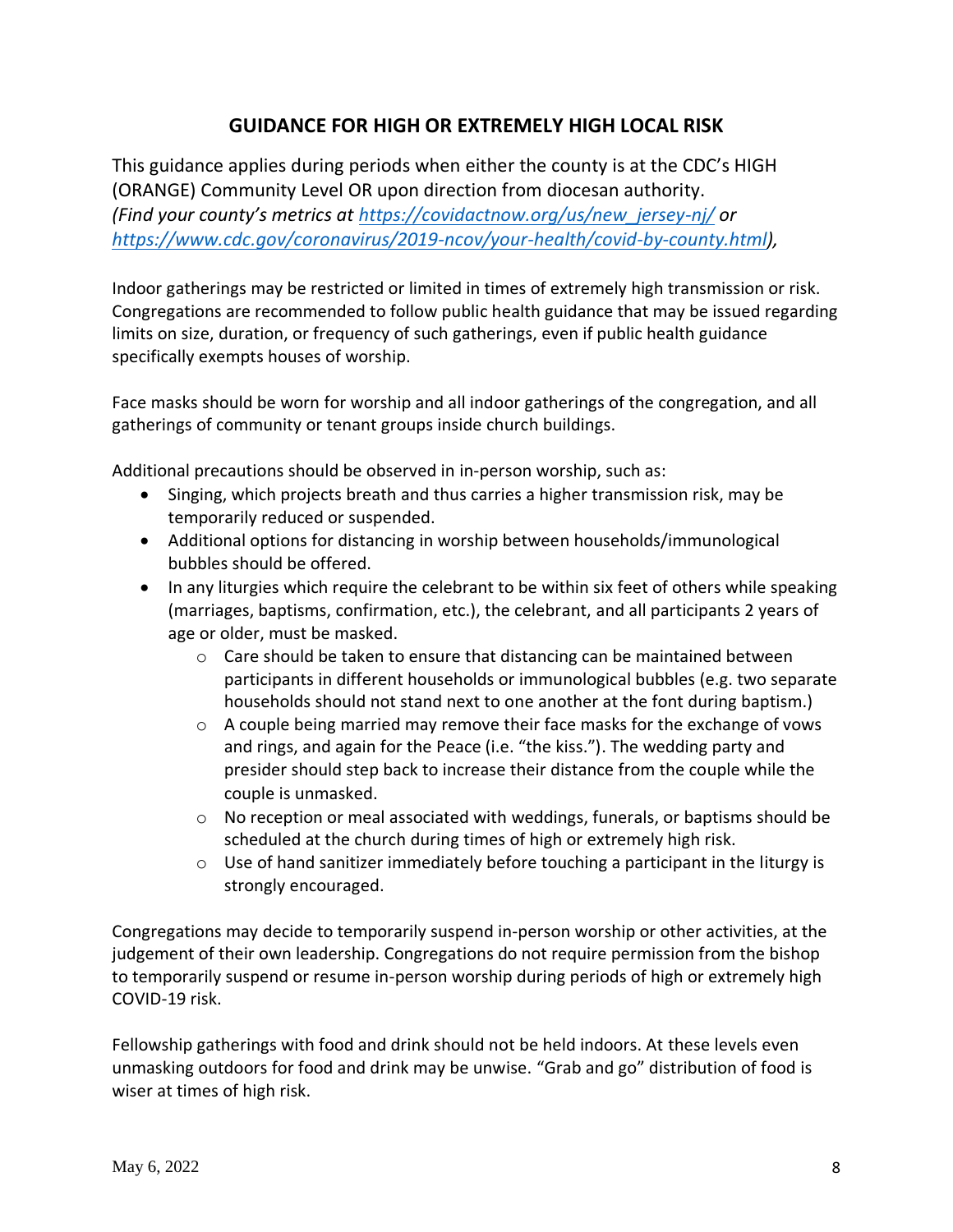If an outreach or service ministry of the congregation *requires* the consumption of food or drink in church buildings, and "grab and go" meals are not an option, participants should be seated at least six feet apart from others not of their household or immunological bubble, and masking and distancing should be maintained while the food is being served, with unmasking only at distanced tables while actively eating.

Masking, for all who are old enough to do so, should be required for nursery or Sunday School gatherings associated with worship or ministries of the congregation which involve children too young to be vaccinated.

Preschools, day schools, and tenant schools using church buildings, operating under state and local licensing, may follow the masking directives of their authorizing agencies even if those differ from the requirements of the congregation, so long as their presence in the building is separated from all activities of the congregation. (e.g., if a school gathers in the congregation's worship space, no members of the congregation not employed by or attending the school should be in that space during the school's gathering.)

As much as possible, all meetings and gatherings of the congregation for business or formation purposes should be held virtually.

Congregations should consider requiring rapid at-home testing, or PCR testing if available, for any necessary in-person gatherings in which individuals must interact for extended periods with others outside their immunological bubble.

Testing should not be required for admission to worship or other open gatherings of the congregation.

Congregations should offer the opportunity for remote work, as much as possible, to staff and volunteers.

If traveling to a state or country on a NJ travel advisory or national COVID-19 advisory list, please do not attend church or other church related activity until a 10-day quarantine period (5 days for fully-vaccinated/boosted individuals) has ended. We encourage everyone returning from a region of high COVID-19 transmission to be tested for COVID-19 before returning to regular church activity.

Encourage all who can be vaccinated to get vaccinated to care for the whole Body of Christ and for the whole human community.

Continue to encourage those experiencing symptoms of transmissible illnesses (generally fever and respiratory or digestive symptoms) to refrain from attending in-person gatherings of the congregation while experiencing symptoms, whether those symptoms seem to be COVID-19 or not.

**It is essential to clearly communicate what precautions will be taken and what participants can expect for any worship service or other gathering.**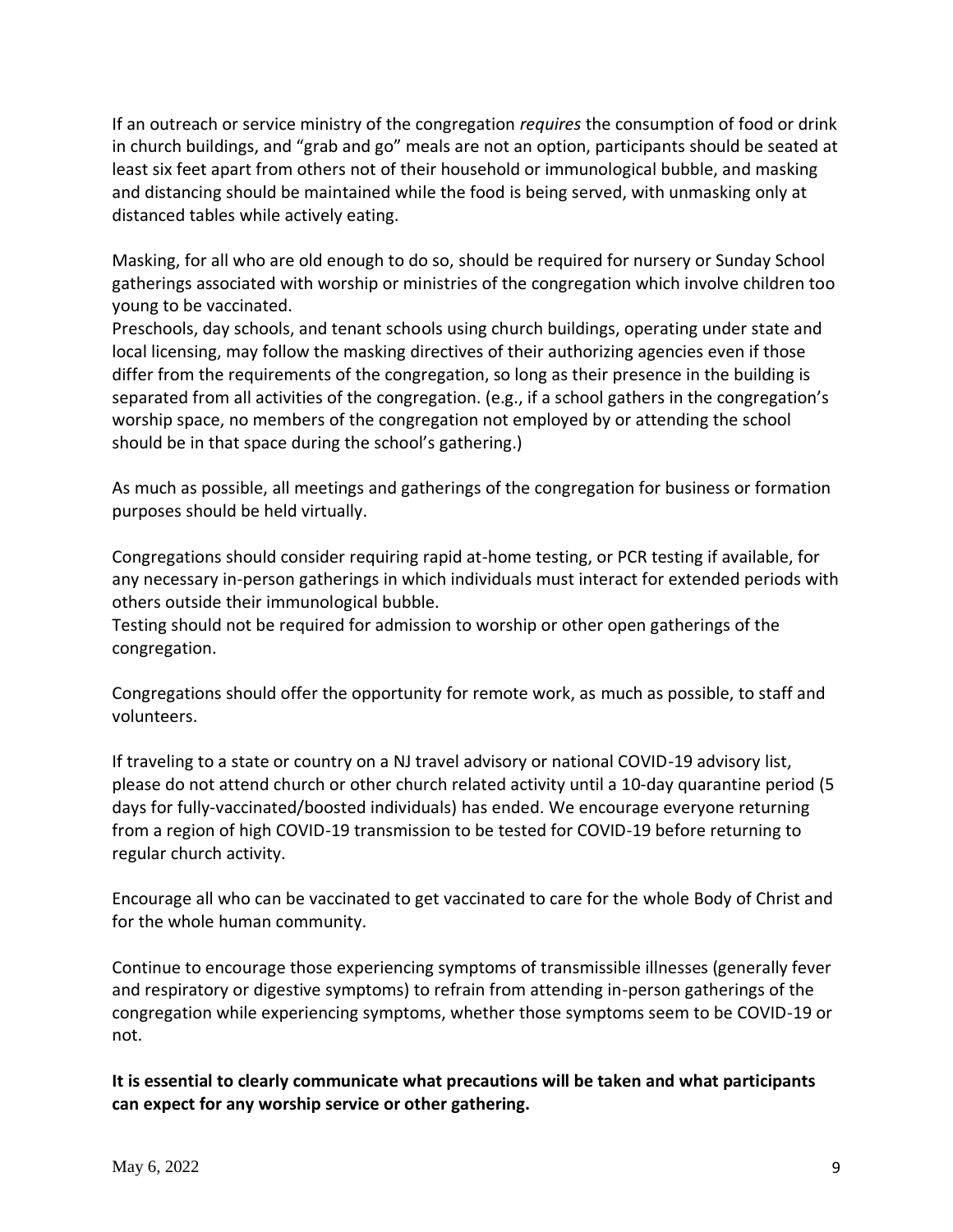## **APPENDIX A: Guidelines for Communion in Both Kinds**

*The Rt. Rev. William H. Stokes, in consultation with Dr. Philip G. Lewis, MD, MPH, FACPM, FACOEM, and the Rev. Canon Valerie L. Balling, Co-Chairs of the RRR Taskforce, offer these guidelines to the clergy and communicants in the Episcopal Diocese of New Jersey.*

In March 2020, at the outset of the COVID-19 Pandemic, in an effort to safeguard God's people, extraordinary authority was exercised by bishops across the Church and exceptional steps were taken with respect to worship. At first, church buildings were closed to in-person worship until standards and guidelines could be developed that would allow people to gather safely in-person. The Diocese of New Jersey was blessed to have expert persons as part of a Task Force formed in response to the COVID-19 crisis. This Task Force worked quickly and diligently on the problems posed by COVID-19. When in-person worship was resumed in church buildings, there was a provision for communion, but with the directive that communion could be offered in *onekind* (that is, bread/host only) to all participants except for the celebrant. Though the emergency circumstances called for this, maintaining this practice for any length of time is clearly not desirable, nor in accordance with the customs and practices of The Episcopal Church.

According to the rubrics of the Book of Common Prayer*: "Opportunity is always to be given to every communicant to receive the consecrated bread and wine separately.* The rubric adds, *"But the Sacrament may be received in both kinds simultaneously, in a manner approved by the bishop" (Book of Common Prayer*—1979, p. 407–408).

When the COVID19 outbreak occurred, there were immediate questions and concerns about how the virus was transmitted. Many had, and still have, particular concerns about the possibility of transmission through use of the common cup whether one receives the wine by sipping from the common cup or by receiving communion using the method known as "intinction" (the edge of the consecrated host being dipped in the consecrated wine).

Dr. Phil Lewis, Co-Chair of The Diocese of New Jersey RRR Task Force has stated, "We need to remember that coronavirus is transmitted by the virus having contact with respiratory epithelium or surfaces which does not happen with oral contact with food, liquid or surfaces that have come in contact with food or liquid." He adds, "The fact is while there have certainly been many thousands of clusters of orally transmitted diseases investigated by the very best epidemiologists in the world over many years, none of those clusters have been traced back to people who took communion from a common cup or from intinction. Then let's also remember that modern epidemiology has been around since at least the middle of the 19th century. So…we have at least 170 years of data that suggest there is no risk from common cup communion practices" (email to the RRR Task Force—6/24/2021).

A [recent letter](https://www.ncbi.nlm.nih.gov/pmc/articles/PMC7439816/) written by several public health experts in Great Britain in the midst of the COVID19 pandemic to the Royal Society for Public Health stated: "the common communion cup may theoretically serve as a vehicle of transmitting infection, but the potential risk of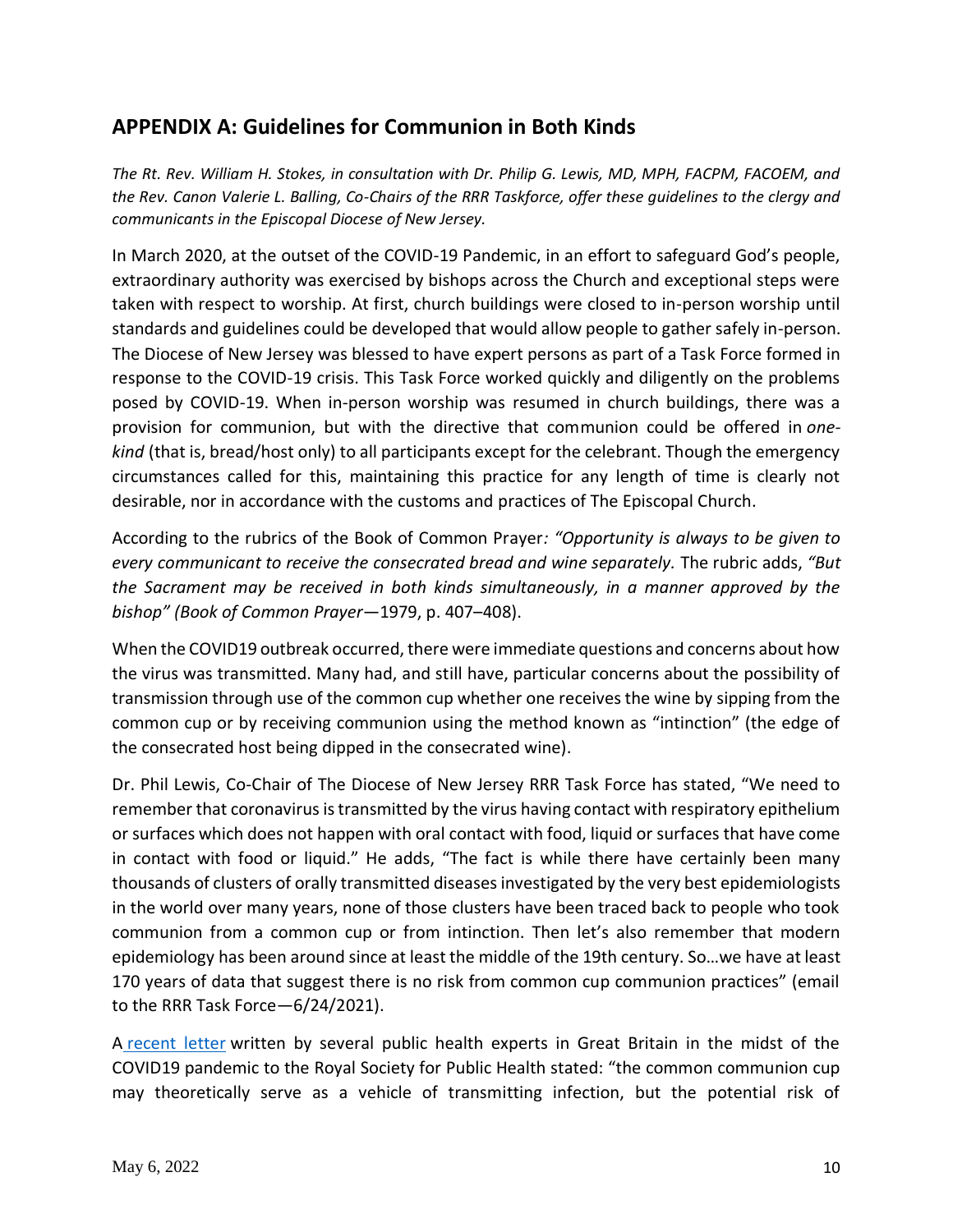transmission is very small. Currently, available data do not provide any support for the suggestion that the practice of sharing a common communion cup can contribute to the spread of COVID-19 because SARS-CoV-2 transmission from a patient with COVID-19 or asymptomatic carrier to other people has not been reported."

With this in mind, and recognizing that 77% of New Jersey residents have now received at least one dose of the COVID19 vaccine and that more than 67% have received both doses,<sup>1</sup>, [1] I believe it is appropriate at this time to revise the guidelines for celebrations of the Holy Eucharist to permit the offering of communion in both kinds to every communicant as called for in the Book of Common Prayer and I direct that this be done as follows:

- 1. It shall be made clear in service leaflets/booklets that all persons *may, but* no person *must* receive communion in both kinds to receive the fullness of Christ's body and blood. The section "Ministration to the Sick" in The Book of Common Prayer, states, *"If a person desires to receive the Sacrament, but by reason of extreme sickness or physical disability, is unable to eat or drink the Bread and the Wine, the Celebrant is to assure that person that all the benefits of Communion are received, even though the Sacrament is not received with the mouth."* The exigencies of the COVID-19 pandemic have required the Church to expand its understanding of "spiritual communion" in a variety of ways. The legitimate concerns of the people of God about the risks and possibility of infection, especially for those with possible co-morbidities or who are immunocompromised must be taken seriously and the personal decisions made by each of the faithful honored without prejudice or judgment.
- 2. The Clergy shall determine, in consultation with the Wardens and Vestry/Mission Committees of their individual congregations how best to offer communion to communicants in their congregation who wish to receive in both kinds within the parameters dictated by this Church, its canons and the Book of Common Prayer. *The use of individual cups is not authorized.* The common cup is still normative in The Episcopal Church.
- 3. All persons administering communion (both bread and wine) shall thoroughly sanitize their hands immediately before administering communion to any person.
- 4. The common cup may be offered and received in the traditional way (i.e. for sipping) as is customary for each communicant by a clergy person or lay chalice administrator. The chalice administrator shall carefully wipe both the inside and outside edge of the cup with a purificator where a communicant's mouth has made contact with the cup, rotating the cup after each person receives.

<sup>1</sup> See <https://bit.ly/367rMGC>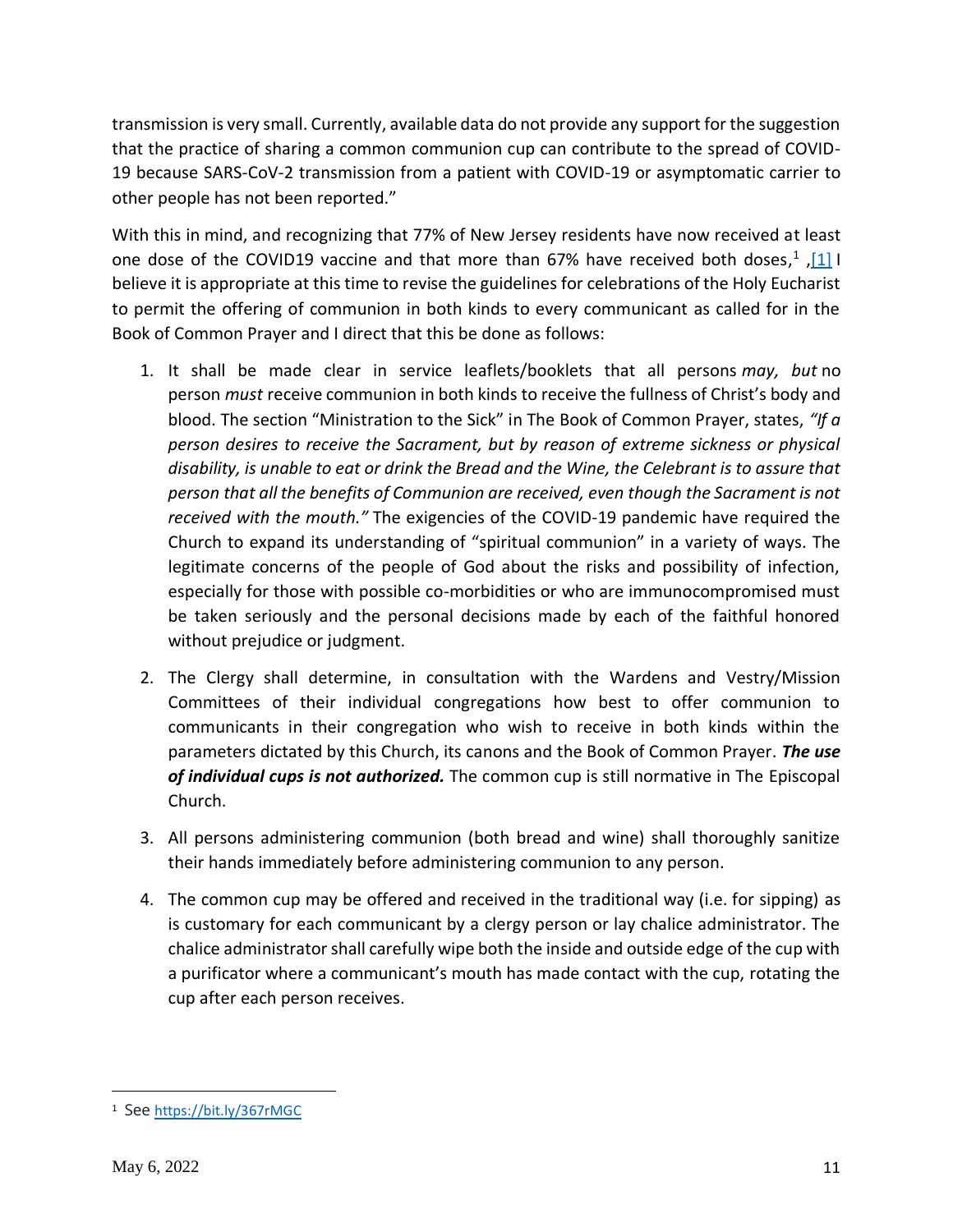- 5. *A separate cup* shall be offered for those who wish to receive communion by intinction.
	- 1. The clergy person or lay chalice administrator may dip the edge of the host in the wine and then carefully place it on the tongue of the person receiving communion. If a chalice administrator knows that they have made physical contact with the mouth or tongue of a communicant, they shall immediately re-sanitize their hands.
	- 2. Individual communicants may dip the edge of their own hosts in the wine. It is recommended that the chalice/vessel contain a small amount of wine that is replenished as needed to avoid physical contact with the wine. If a chalice administrator knows that the wine has been touched, that wine should be disposed of properly and the vessel cleaned or replaced before resuming distribution.

The above guidelines are written in an effort to comply with the expectations of the *Book of Common Prayer* that "Opportunity is always to be given every communicant to receive the consecrated Bread and Wine separately" while also recognizing that caution is still called for and that many in today's continuing COVID-19 context may decide not to receive the Wine or not to receive either the Bread or the Wine. It is imperative that all remember that, no matter the individual choices of the faithful, our oneness is always in Christ Jesus.

#### **Sample Bulletin Message**

We will be offering communion with both Christ's Body and Blood. The consensus of public health studies to date show that there is no documentable risk of COVID19 transmission through the common cup. We understand individuals may have different comfort levels as to how they receive communion. Following the teaching of our Episcopal tradition, all persons may, but no person must, receive communion in both kinds to receive the full spiritual benefits of communion. You may choose to receive only the host at this time. Should you choose to receive the wine, one vessel will be offered for those who want to sip the wine from the common cup. Another vessel will be offered for those who wish to intinct (the host dipped in the wine). *Congregations may offer more specific instructions on how/where to receive.*

5.